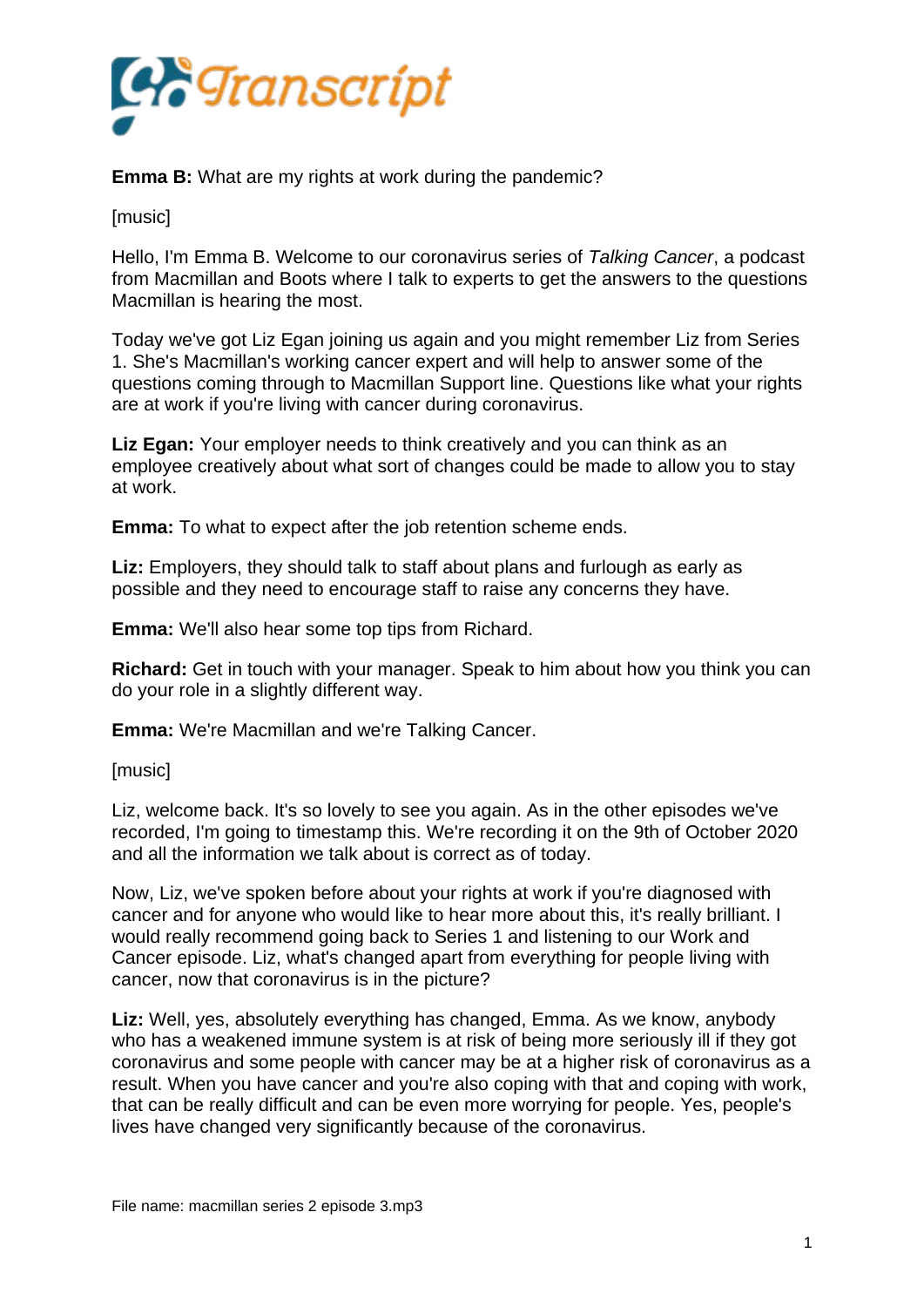

**Emma:** It's a super stressful time, isn't it? It must be really hard for people who were at one time told to shield or that they were more vulnerable because they were having treatment and then to have to go back to work if they're employees, say, "Well, we're back open for business now." Do people have to go back? Are people obliged to go back to work if they don't feel safe to do so or do they have choices to keep working from home?

**Liz:** Well, I suppose the first thing to say is that the government updated its guidance on shielding in August of this year, which means shielding has now been paused. That means in practice, you can go to work if you cannot work from home as long as the business is what they call COVID safe. Now, it's important to note that this guidance is advisory. What I would suggest, the first step really is you should just, first of all, have a discussion with your employer and agree your plan for returning to work. Now, where you work is a question mark.

As I've said in the previous series, under the Equality Act, which applies in England, Scotland, and Wales, and the Disability Discrimination Act, which applies in Northern Ireland, your employer has a legal obligation to make what we call reasonable adjustments to help you, as someone with cancer, to stay in work. That could be a variety of different things, including helping you to work from home.

I suppose what to say to people if people are not feeling safe, have that discussion with the employer, your employer, particularly with your line manager as your first point of contact, and discuss the situation. Discuss what they're doing in the business, what measures they're taking to make the workplace COVID-safe. If you're still not feeling that that's a safe environment for you, then I'd suggest you talk to your employer about alternative working arrangements if that's possible.

**Emma:** This is all in an ideal world with a reasonable employer and a job that you can drive to and get out of the car and get straight into the office. What about for those people who are contacting Macmillan Support Line because they're genuinely worried about returning after furlough, they might not be in such an accommodating place of work or a practically easy place of work to get to having to use public transport, for example.

**Liz:** What I'd say, first of all, is actually really try to understand the risk. My first suggestion is to speak to your clinical team. Now, if somebody is going through cancer treatment, then hopefully, they'll be able to talk to their consultants or their nurse specialist if they have access to one. The clinical team should be able to advise you on your health risk based on your condition and your treatment and everybody's going to be different. This is something that's important to understand.

Just because you have cancer doesn't necessarily mean that you're automatically at higher risk. It depends on your type of cancer, where you are in your treatment journey. It's important really, first of all, I think to find out the right information so you understand the health risk for you. If you don't have access to your consultant or nurse specialist, also, you could phone your GP and talk to your GP about your condition and things you need to be concerned about because, again, not everybody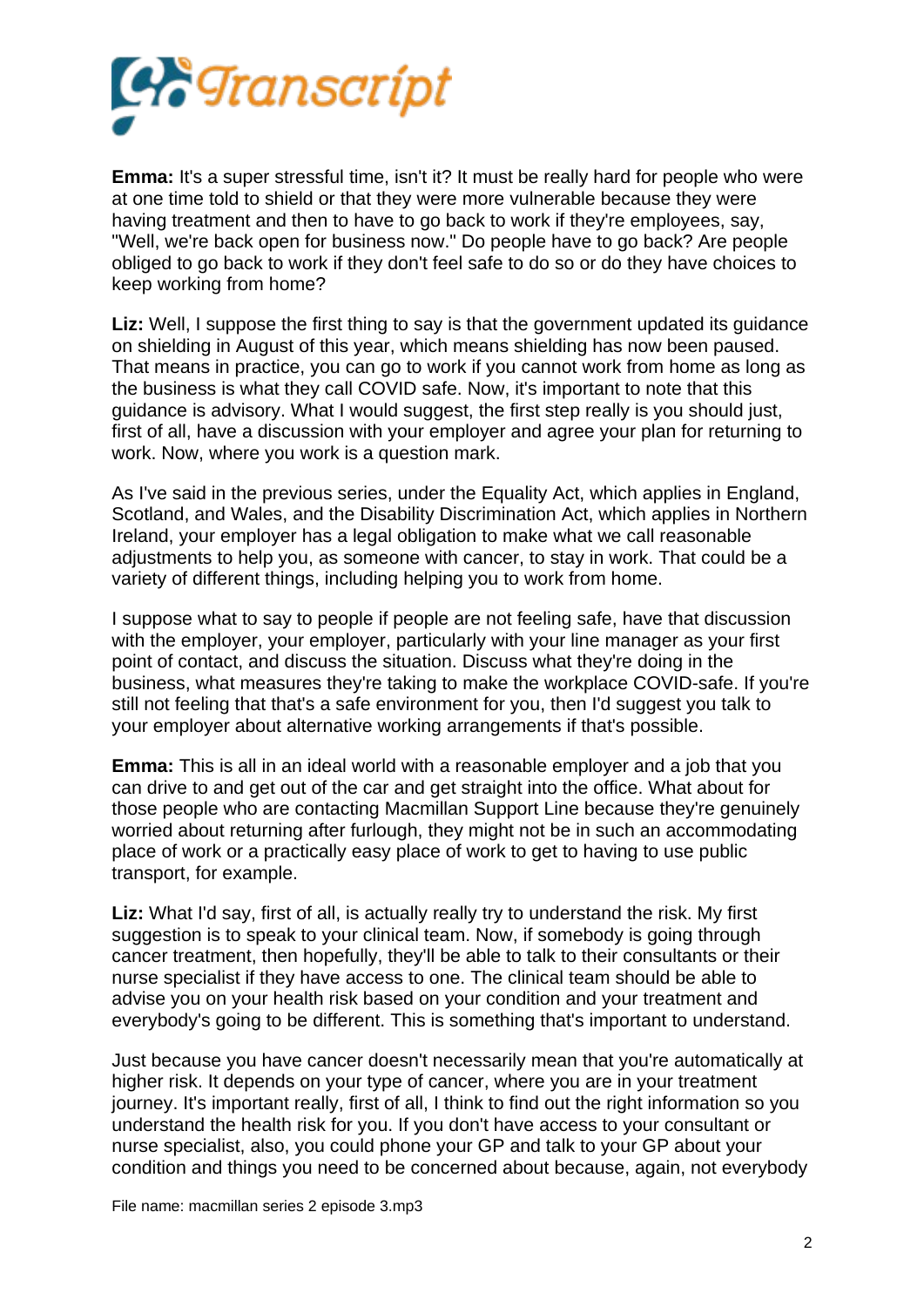

will be in the same position. It's really important to, for yourself, find out what the risks are for you.

Then I would suggest that the next step then would be to go and talk to your workplace. Now, your first point of contact is always your line manager. They're the person that are responsible for you. You should talk to them about the information you get from your clinicians, your GP, about the risks that you face, and then talk to them in detail about what measures they are taking in order to protect you as a worker in that business. Now, they have a duty and an obligation to provide a safe environment for you as an employee. They need to take that very seriously.

Now, there are also other people that you could talk to in the business as well. Now, it depends very much on the size of the business and the type of the business but there will be some businesses that will have health and safety officers that you can speak to. There'll be others where you have access to what we call occupational health, which are health services that are attached to a business. You could ask for a referral to your occupational health practitioner and they should be able to then advise you and the line manager about what sort of adjustments would need to take place in order to help you to get back into the workplace.

There are some steps that you can take. I'm not saying that everything I say here is going to absolutely help every single person out there with their own scenario but I'm hopeful that it will help people to know what steps to take in order to be able to, I suppose take control of the situation for themselves so that they understand the risks and what they can do as an employee to support themselves.

**Emma:** I guess that taking back control thing comes back again and again and again when we talk about cancer diagnosis and arming yourself I guess with the facts as well. That's a really interesting thing that you said about making sure that you are in possession of your risk level. It's not something that's a bit amorphous for your employee. It's actually, "Here we are, this is it," and it makes life a lot easier if you go as informed as you possibly can to that conversation, it seems.

**Liz:** Yes, absolutely. The more you know about what you need to protect your health, the better position you'll be in to be able to have a conversation with your employer, and hopefully, your employer will be reasonable and will try and support you.

**Emma:** Every worker has a value and nobody wants to lose people unnecessarily. I'm sure there are lots of efforts that are being made by employers. You mentioned, reasonable adjustments, can you just pick that apart a little bit about what else that might look like apart from social distancing in an office space and hand sanitizer everywhere? What else might you be able to have a conversation about?

**Liz:** Well, again, just to state again, there's the Equality Act that applies in England, Scotland, and Wales, and the Disability Discrimination Act in Northern Ireland. Those pieces of legislation say that your employer must make reasonable adjustments when the workplace or work practices put you at a substantial disadvantage because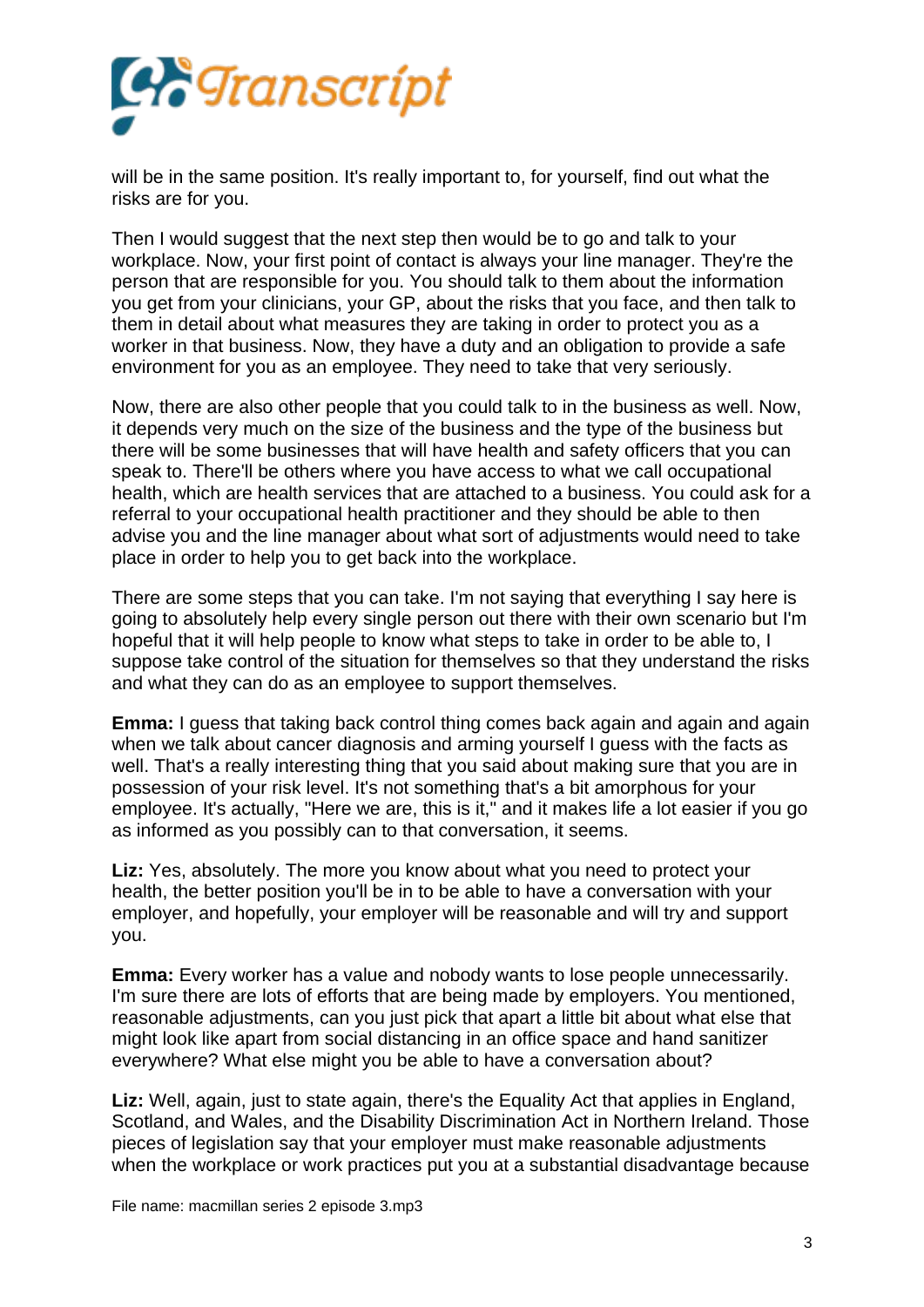

you have cancer. That is compared to other colleagues who do not have cancer. What this means in practice is that your employer needs to think creatively and you can think as an employee creatively about what sort of changes could be made to allow you to stay at work.

Now, in the context of coronavirus, these can be flexible working arrangements. For example, let's think about if you were traveling to a job but you didn't want to travel at rush hour because there will be more people on and increases your risk, then a flexible working arrangement might mean traveling later in the morning or coming back earlier in the evening or later in the evening, whatever works for you in order to be able to do your job.

There's also a very good scheme out there called Access to Work. It's a government scheme and they can pay for certain types of adjustments. It's called "Government's best-kept secret" in many ways because it's a scheme there that the employer and you as an employee can look into, to see if it can cover things like travel. You might be able to claim for maybe first-class train travel, for example, or pay for taxis to and from work if you're feeling that that will protect you and give you more security and that is a reasonable adjustment to support you to stay in your employment.

Changing work patterns, shift patterns. Providing access to things like software and equipment from home so that you'd be able to do your job from home. Giving you the computers and everything else that you might need in order to be able-- Or even access to Wi-Fi. I suppose the important thing is to remember that anything could be considered an adjustment. Anything that allows you to keep your job could be considered, but it must be reasonable. What's reasonable for one employer might not be reasonable for another employer. It depends on how big is your business, the finances, the adjustment that you're actually asking for. It's very specific to that situation that you're in.

Again, your relationship as an employee, if you have cancer, with your line manager is so important. Knowing your rights gives you again, the confidence to know what you can approach and what you could talk to your employer about. That's hugely important.

**Emma.:** Absolutely. I guess, as well, the reality of coronavirus and the pandemic is that not everybody will be having as positive an experience in the workplaces we would hope. If people do end up having money worries, are there places that they can turn to? What should they be doing initially?

**Liz:** Now, Macmillan has a range of really great services that can support people with cancer. We have a wonderful team of financial guides and they can explain lots of options available and things that you need to think about and things that you need to do. They can cover things like your budgeting and your planning, mortgages, what to do with mortgages. Maybe you need to take a mortgage break for a while. They can support you about what sort of conversations you need to have with your building society or your bank. They provide you information on your pension, for example, if you wanted to take early retirement, insurance options, issues around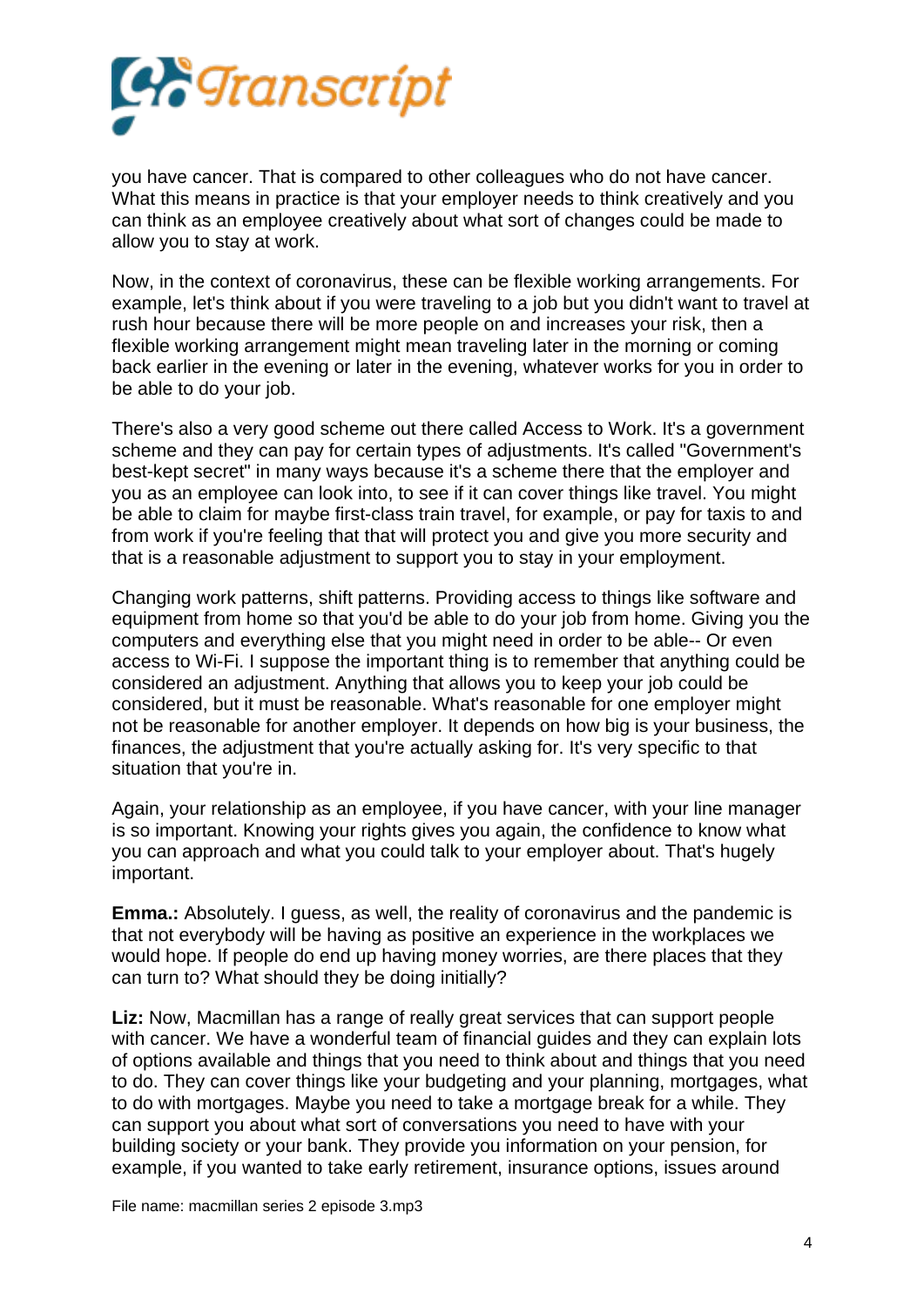

financial products such as overdrafts. Also, if you have debt, on how you would manage your debt.

In the unfortunate outcome that you lose your job, we have a team of fantastic welfare advisors who offer advice on benefits and other types of support that you might be able to avail on, such as council tax breaks as well. Then we have a small team of energy advisors who can talk to you about, how do you pay your gas, your electricity, your water bills. They're a really great team as well to call. All of these services are available on the Macmillan support line, which is a free, confidential helpline that anybody can call.

**Emma:** I think there is some tangible rising tension as well about the Job Retention Scheme finishing at the end of October. People might be terribly worried about redundancies at this time.

**Liz:** Oh, absolutely. The Job Retention Scheme, as you said, or the furlough scheme as it's known, ends on the 31st of October 2020. Now, to end furlough, employers should give staff notice in writing if they're going to end the furlough scheme. There's no minimum notice period for furlough, but employers, they should talk to staff about any plans to end furlough as early as possible. They need to encourage staff to raise any concerns they have or problems around returning to work. That's hugely important.

## **Emma:** Is there anything replacing it that's planned?

**Liz:** Yes, there's a new scheme called the Job Support Scheme. Now this is a scheme, it's designed to protect what they call viable jobs in businesses. There are businesses who are facing a lower demand over the winter months because of COVID. It's there to help keep their employees attached to the workforce. The scheme opens on the 1st of November and it runs for six months, so over the winter period.

What happens in that scenario is that the company will continue to pay the employee for the time worked, but the cost of the hours not worked, so the hours that they're not working, they will be split three ways; between the employer, between the government, and the employee. The government will pay up to, I think it's about a third, but to a certain cap, and the employee will obviously pay about two through wage reduction. The whole point is trying to enable the employee to keep their job. The scheme isn't as generous as the previous Job Retention Scheme, but your employer may try to take advantage of that if they're facing difficulties because of COVID over the next six months.

**Emma:** It's a really, really difficult time, isn't it? Where so much is uncertain and there is so much worry and concern on top of a cancer diagnosis, having such clear information from you, Liz, is an absolute godsend from that Macmillan Support Line, and all the wealth of resource that's there, so use it.

[music]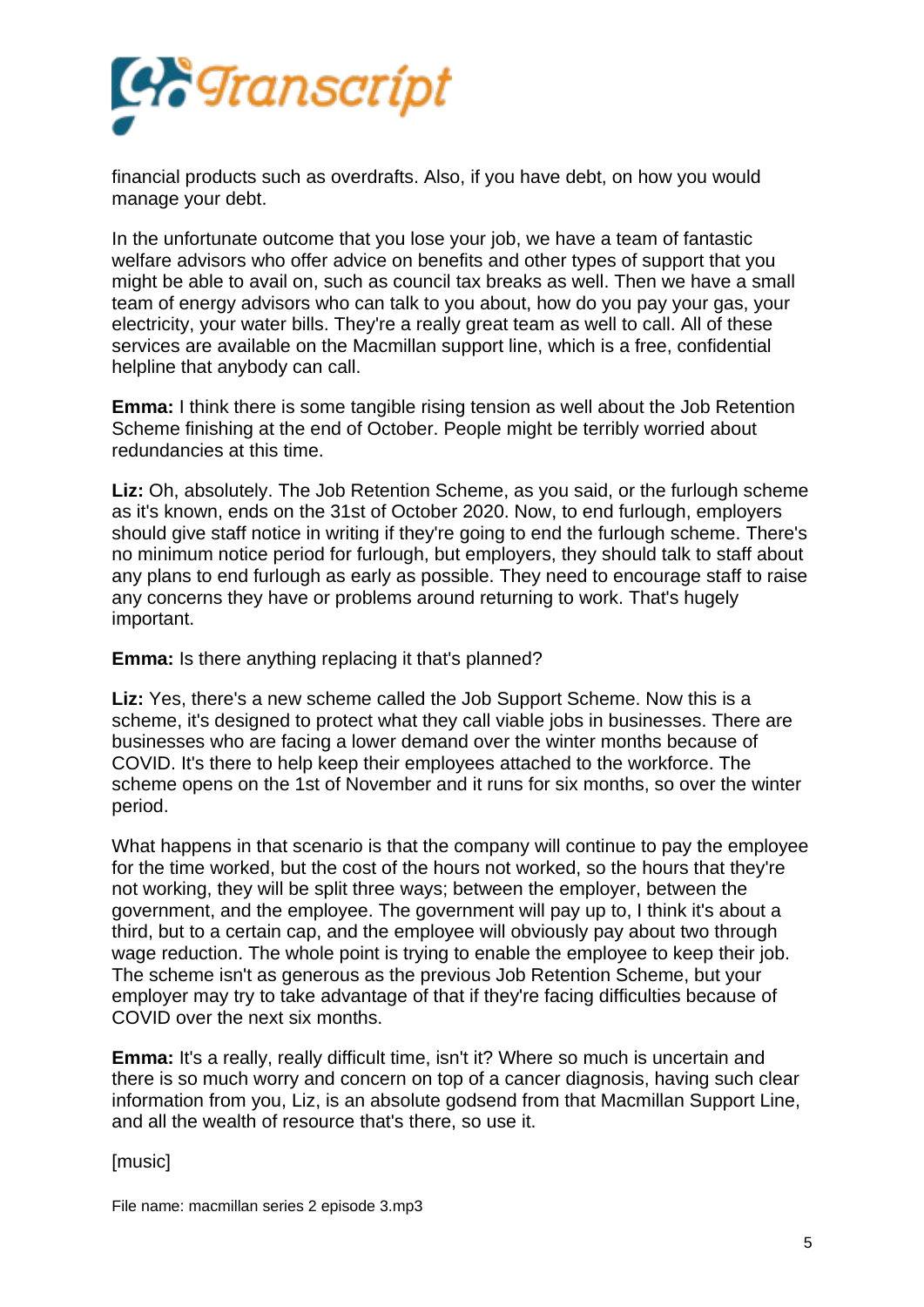

**Female Speaker:** Questions about cancer. Boots and Macmillan are by your side from the moment you're diagnosed, through your treatment and beyond. Our Boots Macmillan information pharmacists are on hand with specialist support from helping you make sense of your diagnosis to advice about living with cancer. You can find them in your local Boots pharmacy, or online via video appointment. Visit boots.com/ macmillan for more information, subject to pharmacist availability.

**Richard:** 2018 I was diagnosed with kidney cancer. At the time, speaking to my boss, was very, very wary as to what would happen, especially as I'd only been employed for a month at that point. My boss was very, very helpful, kept me on the payroll, and supported me through my operation and six-week rehab before getting back to work. We then arranged for me to be able to work from home. I got in touch with Macmillan at that point and was pointed towards a grant, which enabled me to set up the desk where I'm sat at now.

During the pandemic, obviously, this all came in really, really helpful because I had to then work from home. The company had taken stock of where they were and was looking to make cutbacks. My role as general manager was identified as one of those being at risk. I ended up going on quite a downward spiral and struggled mentally. My wife spoke to my GP. My wife spoke to Macmillan and we got me the help that I needed. I've found something to focus on, a passion that I have where I think I can make my own business. Maybe that was the push that I needed to be able to do that.

The difficult element is the fear of finding another job and then saying, "Once every month, I have a telephone appointment at this time, or possibly spend a long time off sick." I still have the odd hospital visit in between everything. Macmillan's a great source for knowledge, whether it be legal, financial, and being able to maybe being an intermediary between you and your manager in being able to work out how things can work. Maybe see what the future holds and look for support.

## [music]

**Emma:** Some fantastic tips there from Richard. Now, Liz, of course, the wider impact of the pandemic might mean the carers. We've got to remember to speak about carers as well. All loved ones are facing an impossible decision between going to work or protecting the health of those in their household. I can't imagine the stress behind that kind of decision. What rights do carers have?

**Liz:** Yes, Emma. There is a real issue here in terms of carers trying to juggle caring for their loved ones and trying to keep their jobs. Whether they're working full-time or part-time, that's a real challenge for them. They may be required to self-isolate, for example, in order to protect the person that they're caring for. Carers do have some rights of work, and there are important rights to remember as well. They include the right to request for flexible working, or secondly, to take time off in case of an emergency. Flexible working could include working from home. It could include, for example, compressed working hours, where you work fewer days. You compressed your hours, let's say, into three or four days and you work over fewer days.